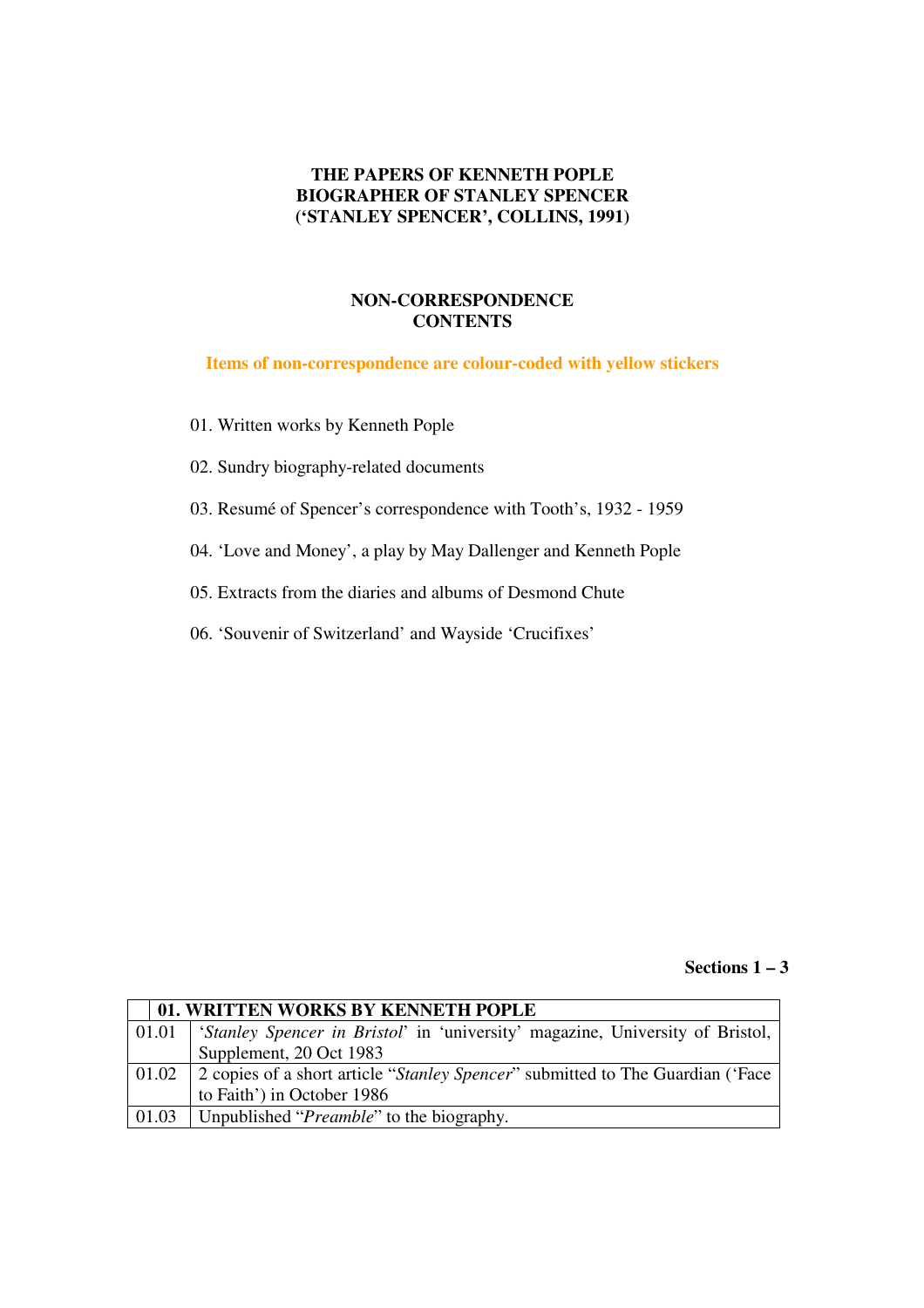| 01.04 | Unpublished "Author's Note" to the biography                                    |
|-------|---------------------------------------------------------------------------------|
| 01.05 | "Reader's Note", for those asked by Collins to review the biography prior to    |
|       | its acceptance and publication.                                                 |
| 01.06 | 2 copies (1 typewritten, 1 magazine photocopy), "The Girl WS Gilbert Died       |
|       | <i>For</i> ", in 'Friends of D'Oyly Carte Magazine', Autumn 1993.               |
| 01.07 | Short "Introduction" to a novel "interpreted from the letters & diaries of Ruby |
|       | Vivien Preece who later called herself Patricia & was known as Peggy". (+       |
|       | fragment from Chapter 1 & handwritten additions)                                |
| 01.08 | Fragments (1 re Spencer/Macedonia, 1 re Dorothy Hepworth) of proposed           |
|       | novel (?). Handwritten notes by Christine Hepworth on back of final page        |
| 01.09 | 'Who was Patricia Preece?', 'Nonesuch' Mag (Univ Bristol), Autumn 1994.         |
| 01.10 | "Explicating Modernist Painting: The Case of Stanley Spencer", in 'Quaderni     |
|       | del Dipartimento di LLSM', no 11 (1994? University of Genoa)                    |
| 01.11 | "Stanley Spencer & the Modernist Poets", c2000, requested by Prof Massimo       |
|       | Bacigalupo for 'Paideuma – A Journal Devoted to Ezra Pound Scholarship',        |
|       | possibly not published therein. (+ handwritten notes)                           |
| 01.12 | "Notes on the Bostons & William Spencer at Hedsor", September 2008              |

|       | 02. SUNDRY BIOGRAPHY-RELATED DOCUMENTS                                               |  |  |
|-------|--------------------------------------------------------------------------------------|--|--|
| 02.01 | Publisher's 'Author's Information Questionnaire', with KP's answers.                 |  |  |
|       | Contains biographical information on KP, and on his proposed biography.              |  |  |
| 02.02 | <i>Copy-editor's queries to author'</i> . 5 page typed list of queries sent to KP by |  |  |
|       | publishers of the biography.                                                         |  |  |
| 02.03 | 6 page handwritten (partial?) list of proposed illustrations for biography.          |  |  |
| 02.04 | Typed and revised (5 October 1990) version of the biography's <i>Index</i> .         |  |  |
| 02.05 | First page only of a Reader's review (anon) of KP's submitted biography.             |  |  |
| 02.06 | 'Memorandum of Agreement' (Contract) between Collins Publishers and                  |  |  |
|       | Kenneth Pople for the publication of 'Stanley Spencer'.                              |  |  |

| 03. RESUMÉ OF SPENCER'S CORRESPONDENCE WITH TOOTH'S                            |
|--------------------------------------------------------------------------------|
| 03.01 Detailed (56 page) handwritten summary of Spencer's letters to his agent |
| Dudley Tooth, 1932 to 1959. Contains many extracts. (Copied by KP from         |
| Tate Gallery Archive (TGA) 8917, Arthur Tooth & Sons, Correspondence,          |
| and included here with the permission of The Tate Gallery.)                    |

## **Sections 4 – 6**

| <b>POPLE</b> | 04. 'LOVE AND MONEY', A PLAY BY MAY DALLENGER & KENNETH                                                                                                                                                                                 |
|--------------|-----------------------------------------------------------------------------------------------------------------------------------------------------------------------------------------------------------------------------------------|
| 04.01        | 'Love and Money', by playwright May Dallenger, and based on the lives of<br>Dorothy Hepworth, Patricia Preece & Stanley Spencer. Dated Sept 1995, it<br>was written in consultation with KP & based on his research. It appears in this |
|              | archive thanks to May Dallenger, a lifelong friend of KP, & her husband John.                                                                                                                                                           |